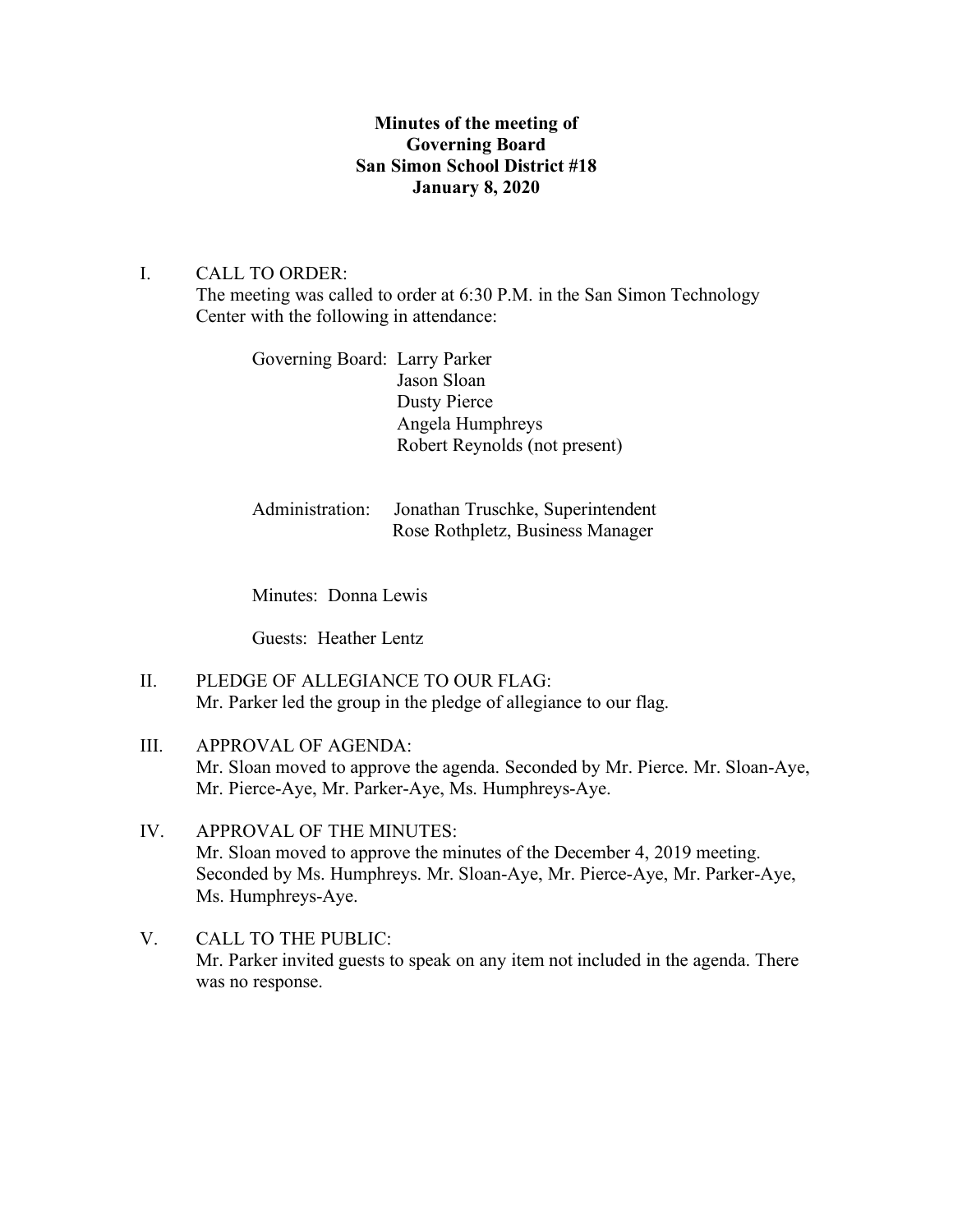#### VI. REPORTS:

- 6a. Mr. Truschke reported the Phoenix Zoomobile gave a presentation yesterday. Upcoming events are junior high and high school basketball games, archery tournament, knowledge bowl, spirit week, homecoming, parent night, and FFA leadership camp. The School Facility Board will be looking at replacing 3 HVAC units. He will attend a School Safety meeting next as well as a Superintendent's meeting. There is a BOLTS training for board members in Tucson on January 24 if anyone is interested in attending. The staff has completed the Blood Borne Pathogens webinar training and will be completing a Cybersecurity webinar through Safe Schools Online Trainings. Three board member seats are up for re-election in November. Statement of interest forms are available at the Cochise County Schools superintendent's office. He also informed the board on what an awesome job Mrs. Rothpletz is doing since she has taken over the Business Manager's position.
- 6b. Mrs. Rothpletz gave the monthly board report. The student activities report included deposits for the juniors concession stand, sophomores Christmas grams, NHS bake sale, and a donation for the FFA cooking class. The school has received state aid funds and several tax credit donations. She will be working on W-2 forms and quarterly reports. Upcoming meetings she will attend are ASRS and capital assets. She also has a webinar on 100 day reporting. The new auditing firm will be on campus February 24-26.

## VII. ACTION ITEMS:

- 7a. Ms. Humphreys nominated Mr. Parker for President. There were no other nominations. Mr. Sloan-Aye, Mr. Pierce-Aye, Ms. Humphreys-Aye. Mr. Pierce nominated Mr. Sloan for Clerk. There were no other nominations. Mr. Pierce-Aye, Mr. Parker-Aye, Ms. Humphreys-Aye.
- 7b. Ms. Humphreys moved to approve board members to participate in board meetings via technological devices. Seconded by Mr. Sloan. Mr. Sloan -Aye, Mr. Pierce-Aye, Mr. Parker-Aye, Ms. Humphreys-Aye.
- 7c. Mr. Pierce moved to approve the board meeting locations, dates, and times as they stand. Seconded by Mr. Sloan. Mr. Sloan-Aye, Mr. Pierce-Aye, Mr. Parker-Aye, Ms. Humphreys-Aye.
- 7d. Mr. Sloan moved to approve the present posting locations of board agendas. Seconded by Ms. Humphreys. Mr. Sloan-Aye, Mr. Pierce-Aye, Mr. Parker -Aye, Ms. Humphreys-Aye.
- 7e. Mr. Truschke and the board discussed the HVAC unit in room #2.